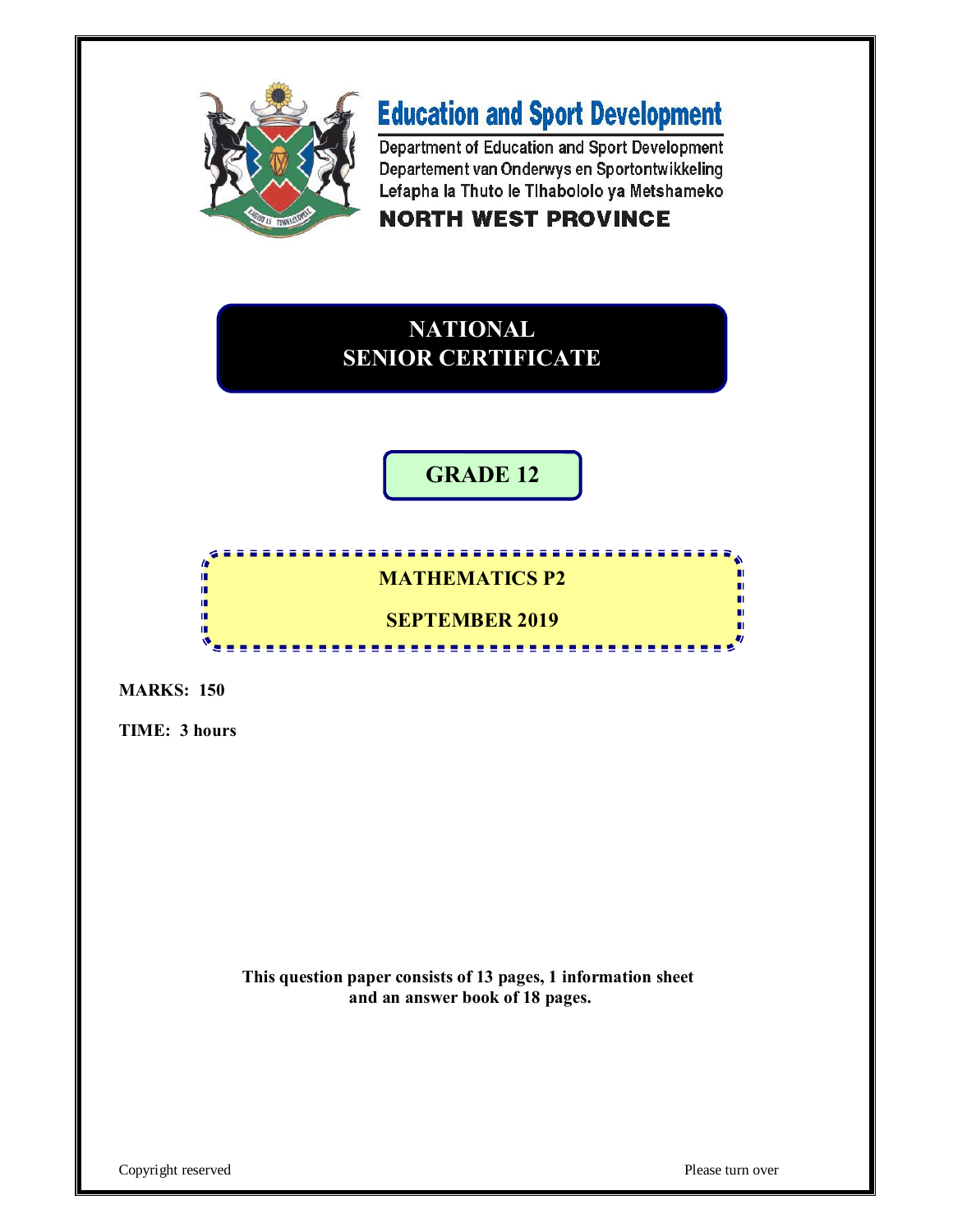#### **INSTRUCTIONS AND INFORMATION**

Read the following instructions carefully before answering the questions.

- 1. This question paper consists of 10 questions.
- 2. Answer ALL the questions in the SPECIAL ANSWER BOOK provided.
- 3. Clearly show ALL calculations, diagrams, graphs, etc. that you have used in determining your answers.
- 4. Answers only will NOT necessarily be awarded full marks.
- 5. You may use an approved scientific calculator (non-programmable and non-graphical), unless stated otherwise.
- 6. If necessary, round off answers to TWO decimal places, unless stated otherwise.
- 7. Diagrams are NOT necessarily drawn to scale.
- 8. An information sheet with formulae is included at the end of the question paper.
- 9. Write neatly and legibly.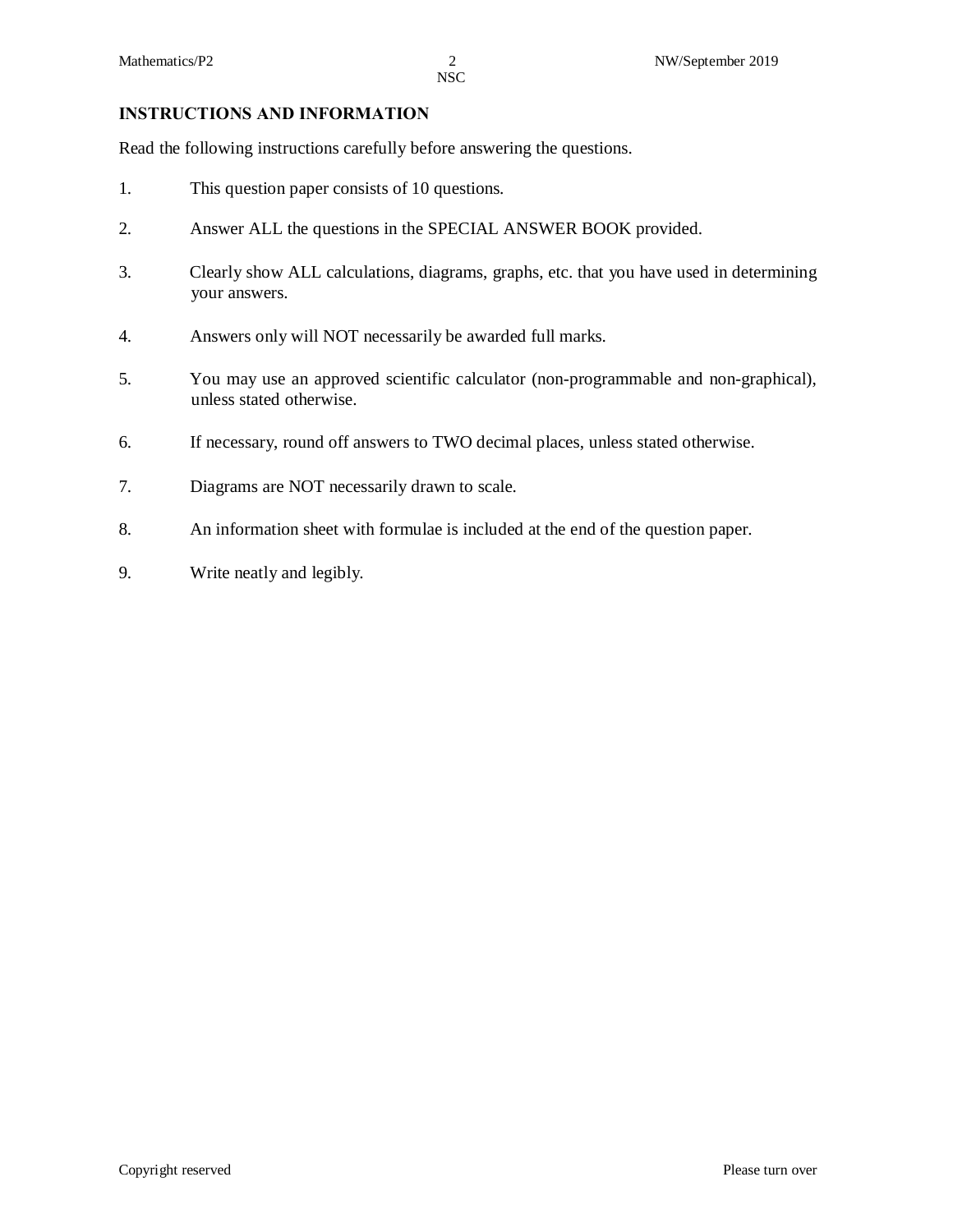The time (in seconds) between the consecutive landings of aeroplanes at an airport on day 1 was recorded. The data is given in the Cumulative Frequency table below.

| Time in seconds    | <b>Number of aeroplanes</b><br>(Frequency) | <b>Cumulative</b><br>Frequency |
|--------------------|--------------------------------------------|--------------------------------|
| $60 < t \leq 90$   |                                            |                                |
| $90 < t \le 120$   | 16                                         | 18                             |
| $120 < t \le 150$  | 28                                         | 46                             |
| $150 < t \le 180$  |                                            | 63                             |
| $180 < t \le 210$  |                                            |                                |
| $210 < t \leq 240$ |                                            |                                |

#### 1.1 Show that  $k = 10$ . (1)

1.2 Write down the value of *p*. (1)

- 1.3 Calculate the estimated mean time between the landings of two consecutive aeroplanes. (3)
- 1.4 It is given that (*q* ; 186,89) is the interval of the landing time between aeroplanes within ONE standard deviation from the estimated mean.
	- 1.4.1 Write down the estimated standard deviation of the time between the consecutive landings of the aeroplanes. (2)
	- 1.4.2 Calculate the value of *q*. (1)
- 1.5 On day 2, the same number of aeroplanes that landed on day 1, land at the airport. The elapsed time between all the consecutive landings of all the aeroplanes is *m* seconds shorter than the time that is given in the table above.

If an ogive is to be drawn of the data of day 2, the following will be true:

- The ogive will be grounded at  $(57, 0)$
- The maximum value of the ogive will be at  $(237; 80)$

Determine the average time between the landing of two aeroplanes on DAY 2, if it is given that the frequency distribution of the two days are the same. (2)

**[10]**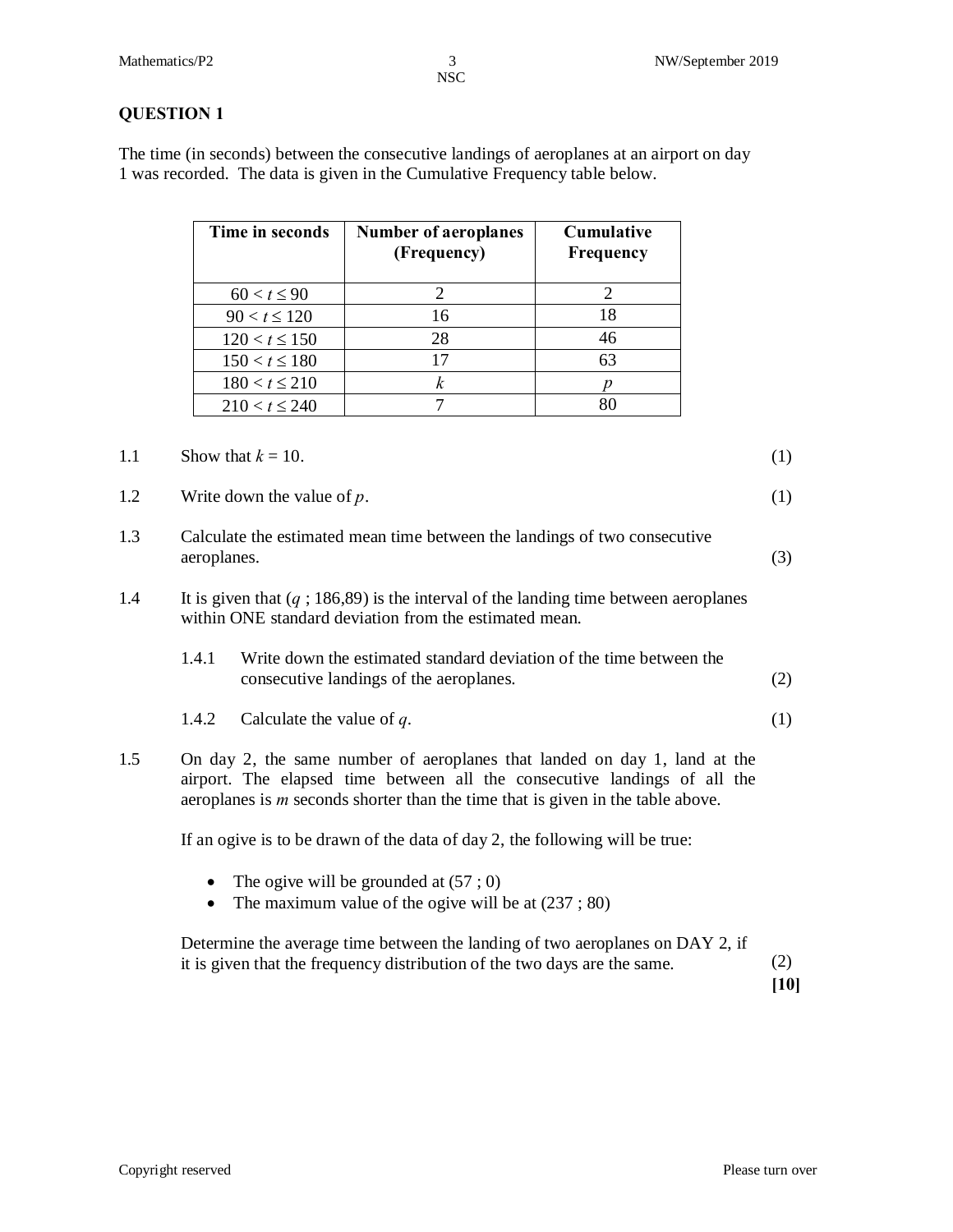# **QUESTION 2**

The marks, in percentage, obtained in an Accounting and Mathematics test by a group of ten Grade 12 learners is shown in the table below.

| <b>Accounting</b><br><b>Test</b>  | 76 | כס | 88       | 68 | 70 | 79 | $\sim$ 4 | ხხ | 5۵ |  |
|-----------------------------------|----|----|----------|----|----|----|----------|----|----|--|
| <b>Mathematics</b><br><b>Test</b> | 80 | 69 | ۵3<br>フコ | Q  | O  | 80 | $-1$     | 70 | 62 |  |

| 2.1 | Identify an outlier of the above data.                                                                                                                                                                                                                                                                                                                             | (1) |
|-----|--------------------------------------------------------------------------------------------------------------------------------------------------------------------------------------------------------------------------------------------------------------------------------------------------------------------------------------------------------------------|-----|
| 2.2 | Determine the equation for the least squares regression line after ignoring the<br>outlier in the above data.                                                                                                                                                                                                                                                      | (3) |
| 2.3 | Another learner in the same class obtained 83% in the Accounting test, but due to<br>illness could not write the Mathematics test. Use the equation established in 2.2<br>to predict the learner to mark for the Mathematics test.                                                                                                                                 | (2) |
| 2.4 | The teacher decided to award the learner who was absent the predicted mark<br>obtained in 2.3 for the Mathematics test. Other learners in the class felt that it<br>was unfair.                                                                                                                                                                                    |     |
|     | Motivate to these learners why the predicted mark is a good indication of what<br>the learner may have scored in the Mathematics test.                                                                                                                                                                                                                             | (2) |
| 2.5 | After the Mathematics subject advisor has moderated the answer books of the<br>Mathematics tests, she decides to lower every test mark by $p$ %. Explain, without<br>any calculations, what influence the lowering in the marks of the Mathematics<br>test has on the slope of the least squares regression line of the above data when<br>the outlier is ignored. | (2) |

**[10]**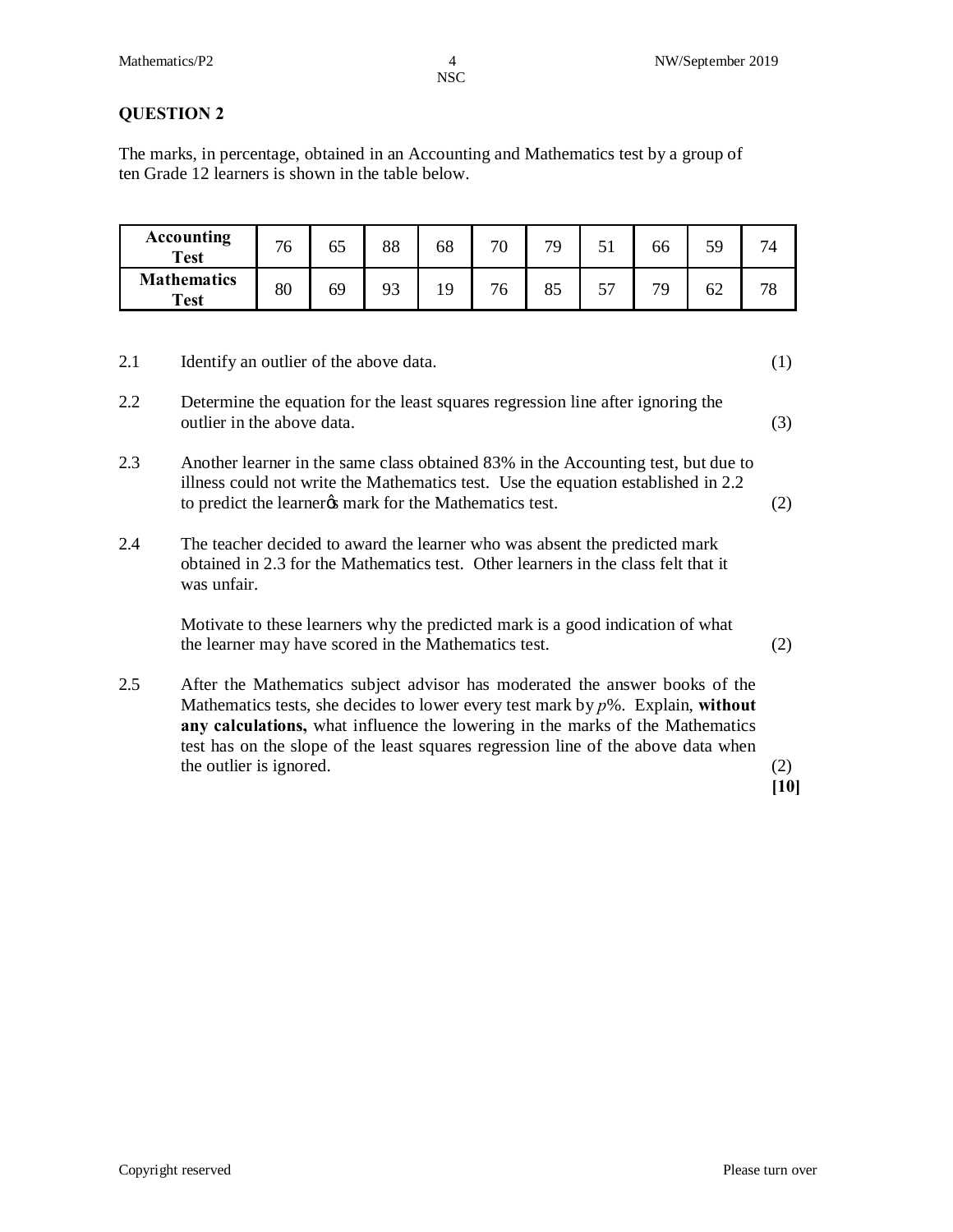#### **QUESTION 3**

In the diagram below, P (65 ; 1), Q(7 ; 62) and R(1 ; 6) are the vertices of  $\triangle PQR$ . PQ intersects the *x*-axis at D. The angle of elevation of QR is  $\alpha$ . PS  $\perp$  RQ and L lies on the *x*-axis such that PL  $\perp$  *x* - *xxis*.



3.1 Write down the equation of the line PL. (1) 3.2 Calculate the gradient of QR. (2) 3.3 Determine the equation of the line PS. (4) 3.4 Calculate the size of the angle of inclination of PQ. (3) 3.5 Calculate the size of  $\overrightarrow{PQS}$ . (4)

3.6 It is given that the areas of  $\triangle PRS = 4x^2$  and  $\triangle PQS = 16x^2$ . Calculate the length of SQ, WITHOUT calculating the coordinates of S.  $(5)$ **[19]**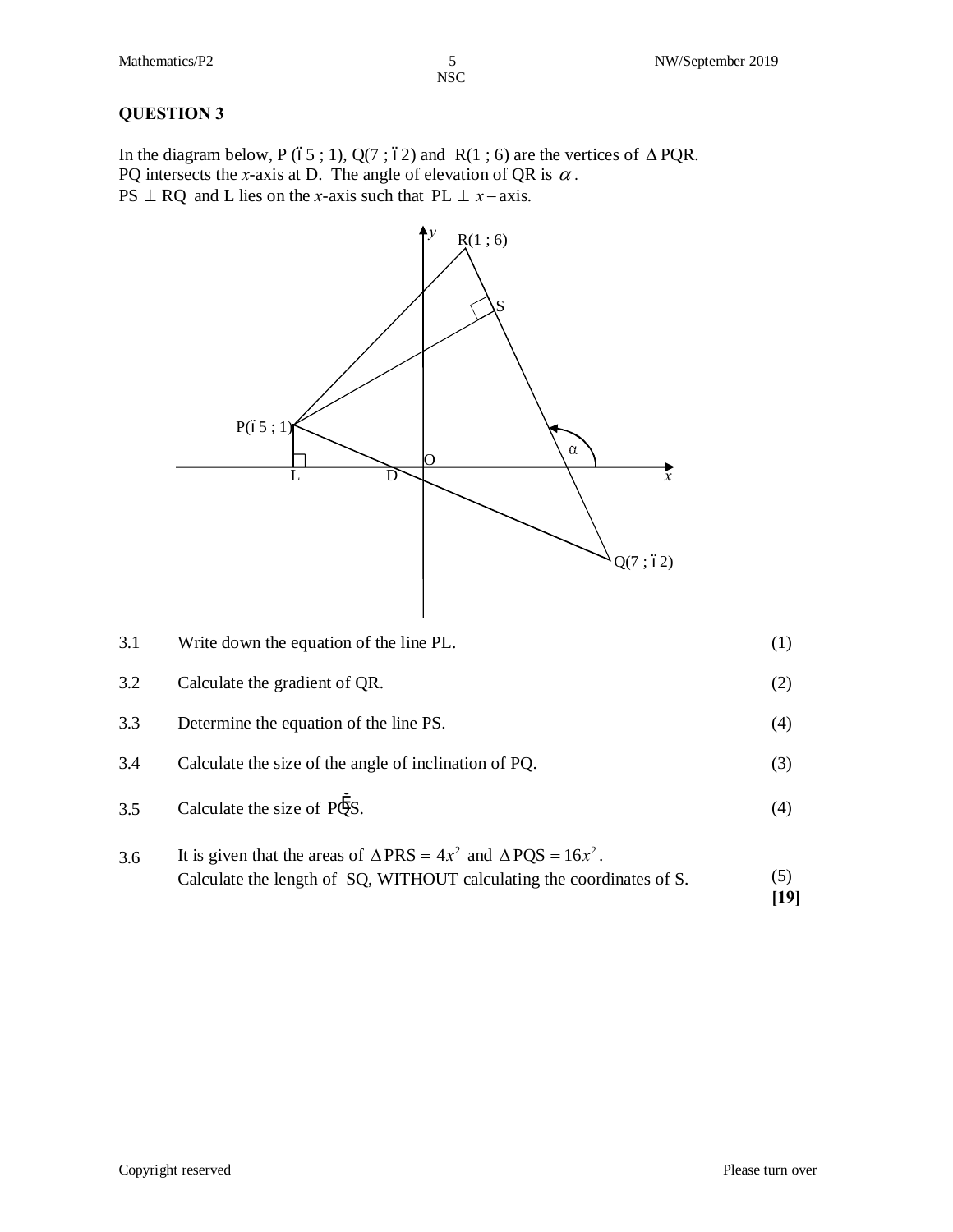In the diagram below, two circles are given. Circle O, having the origin as centre, intersects the *y*-axis at A and passes through the point  $C(6; 3)$ . The circle having centre  $B(2p; 6p)$  touches circle O externally in point E. The centres of the two circles are joined by the line OB.



| 4.1 | Determine the equation of the circle having centre O. |  |
|-----|-------------------------------------------------------|--|
| 4.2 | Determine the coordinates of A.                       |  |

- 4.3 Determine the equation of AC. (3)
- 4.4 Calculate the value(s) of *k* for which the line  $y = \frac{1-\sqrt{5}}{2}x + k$  will intersect the circle having centre O at two points, one of which has a positive *x*-value and the other a negative *x*-value. (2)
- 4.5 It is given that the length of  $EB = \sqrt{20}$ .
	- 4.5.1 Write down, in terms of  $p$ , the equation of circle B in the form  $(x - a)^2 + (y - b)^2 = r^2$ . (2)
	- 4.5.2 Determine the value of *p* if  $p > 0$ . (5)
- 4.6 Suppose a third circle with the following equation is given:  $x^{2} + y^{2} + 4x \cos \theta + 8y \sin \theta + 3 = 0$

Determine the maximum length that the radius of this circle can be for any value of  $\theta$ . (6)

**[22]**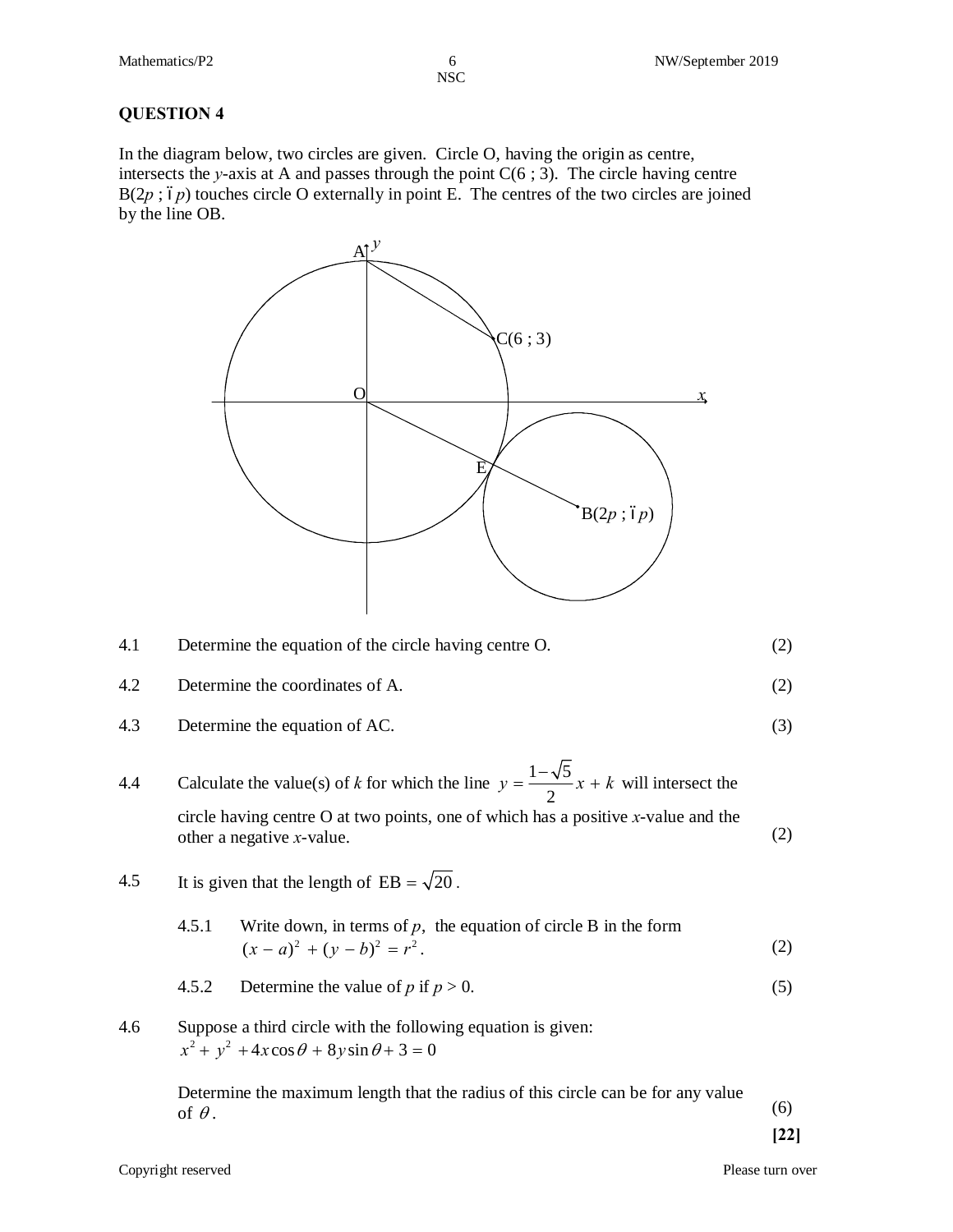# **QUESTION 5**

5.1 Simplify each of the following **without the use of a calculator.** Show ALL calculations.

5.1.1 
$$
\frac{\sin 110^{\circ} \cdot \tan 60^{\circ}}{\cos 540^{\circ} \cdot \tan 250^{\circ} \cdot \sin 380^{\circ}}
$$
(7)

5.1.2 
$$
(1 - \sqrt{2} \sin 22, 5^{\circ})(\sqrt{2} \sin 22, 5^{\circ} + 1)
$$
 (4)

5.2 Given the expression: 
$$
\frac{\cos 2x \cdot \tan x}{\sin^2 x}
$$

5.2.1 For which value(s) of x, in the interval 
$$
x \in [0^\circ; 180^\circ]
$$
, will this expression be undefined? (3)

5.2.2 Prove that 
$$
\frac{\cos 2x \cdot \tan x}{\sin^2 x} = \frac{\cos x}{\sin x} - \tan x
$$
 (5)

$$
[19]
$$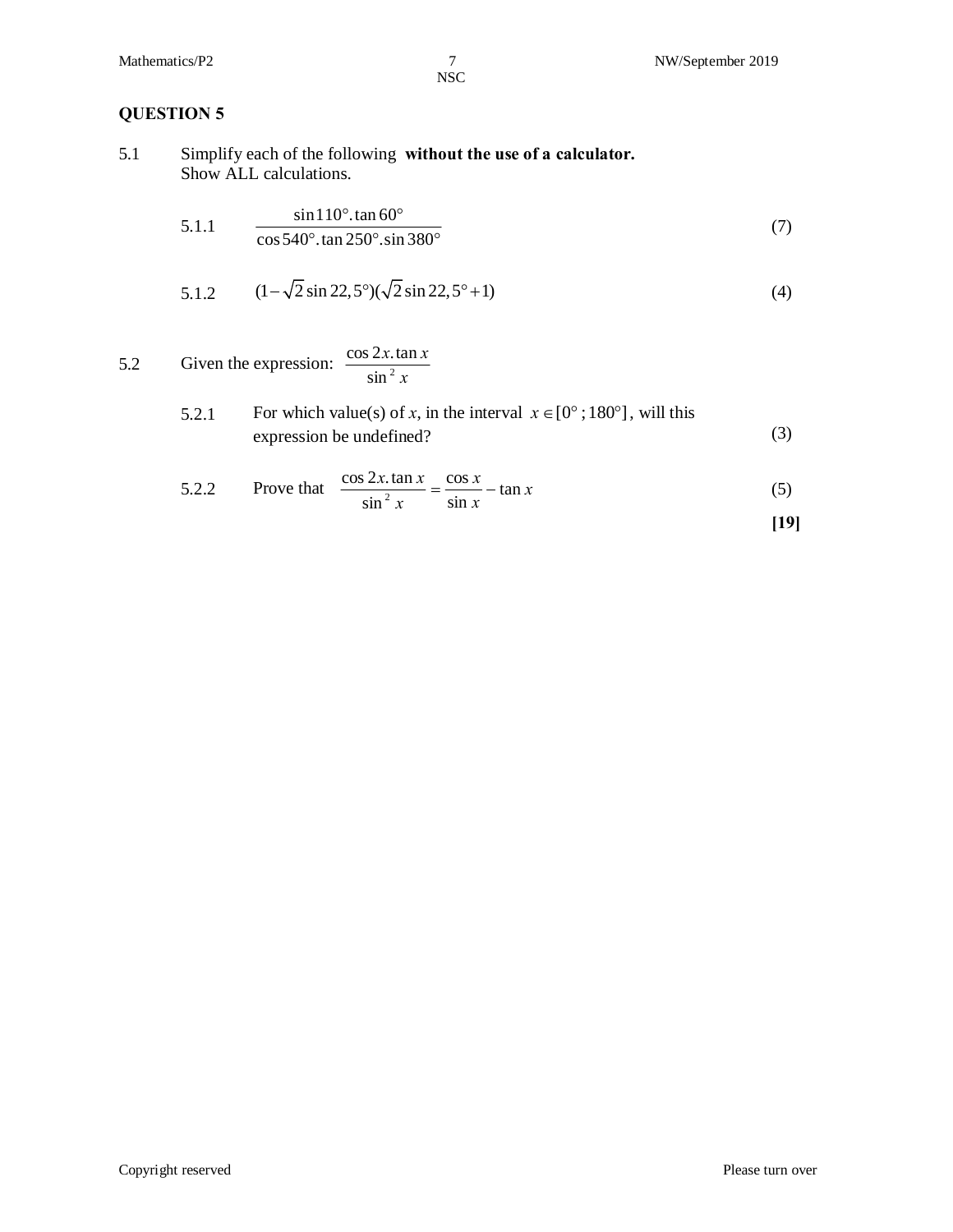In the diagram below, the graphs of  $f(x) = a\cos x$  and  $g(x) = \sin bx$  are drawn for the interval  $x \in [0^\circ; 180^\circ]$ . The point  $P(180^\circ; 63)$  is on the graph of *f*.



| 6.5 | When the graph of g is shifted $q^{\circ}$ to the left, it coincides with the function<br>$y - \cos^2 x = -\sin^2 x$ . Determine the value of q. | (3) |
|-----|--------------------------------------------------------------------------------------------------------------------------------------------------|-----|
| 6.4 | For which values of x, in the given interval, is $f(x)g'(x) > 0$                                                                                 | (3) |
| 6.3 | Write down the range of $g(x) + 3$                                                                                                               | (2) |
| 6.2 | Write down the period of $f$ .                                                                                                                   | (1) |
| 6.1 | Write down the values of $a$ and $b$ .                                                                                                           |     |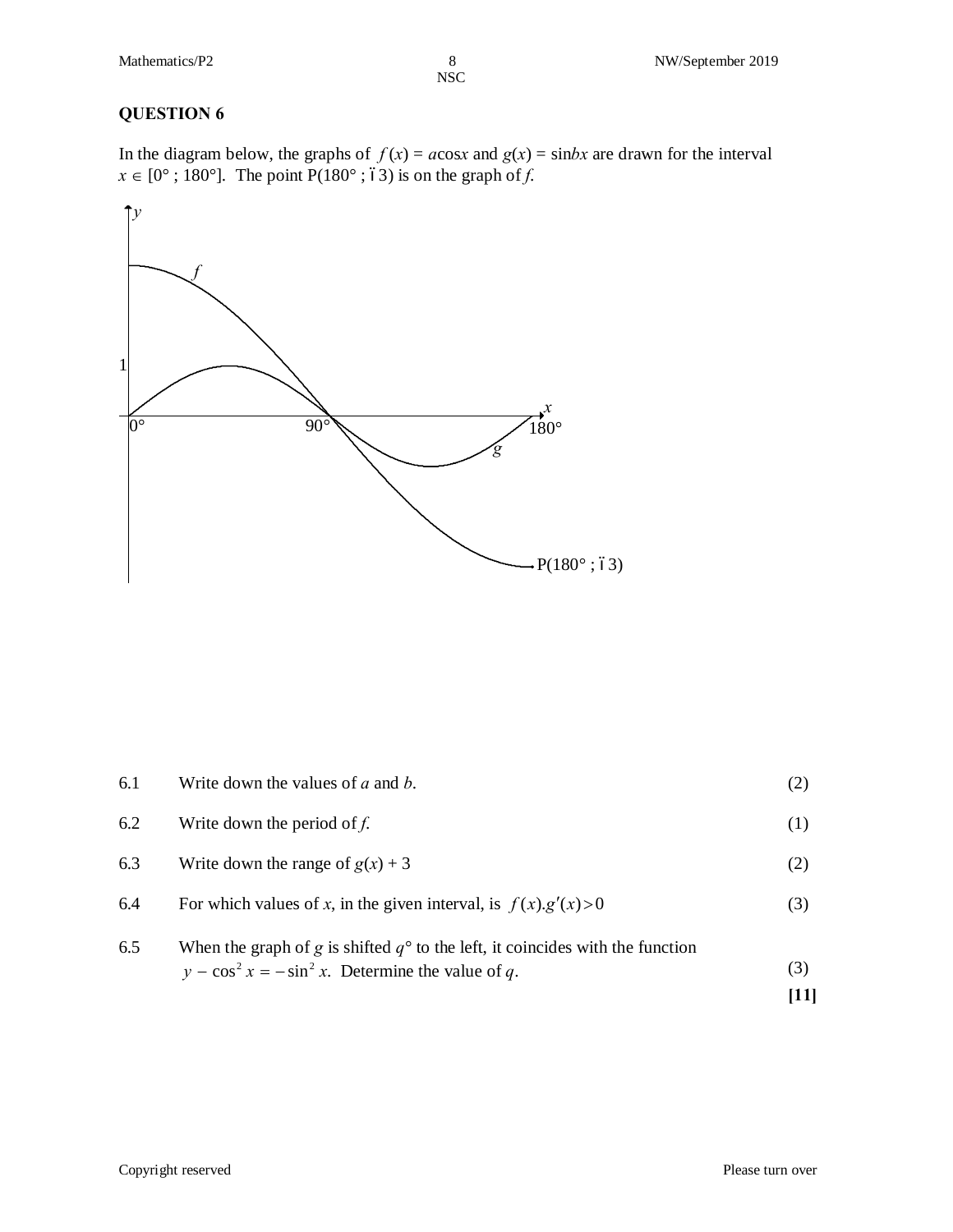7.1 In the diagram below,  $\triangle ABC$  is drawn having A at the origin, B on the *x*-axis and the vertex C has the coordinates (bcosA ; bsinA).



Use the above diagram to prove that  $a^2 = b^2 + c^2 - 2bc \cos A$  (4)

7.2 In the diagram below,  $\triangle$  TPR is equilateral with PR = 60 units. Q is a point on RT such that  $RQ:QT = 5:1$ .



| 7.2.1 | Show, by calculations, that $PQ = 55,68$ units.                        | (4) |
|-------|------------------------------------------------------------------------|-----|
| 7.2.2 | It is given that S is any point on the straight line PQ. Calculate the |     |
|       | distance QS when S is the nearest to R.                                | (4) |

**[12]**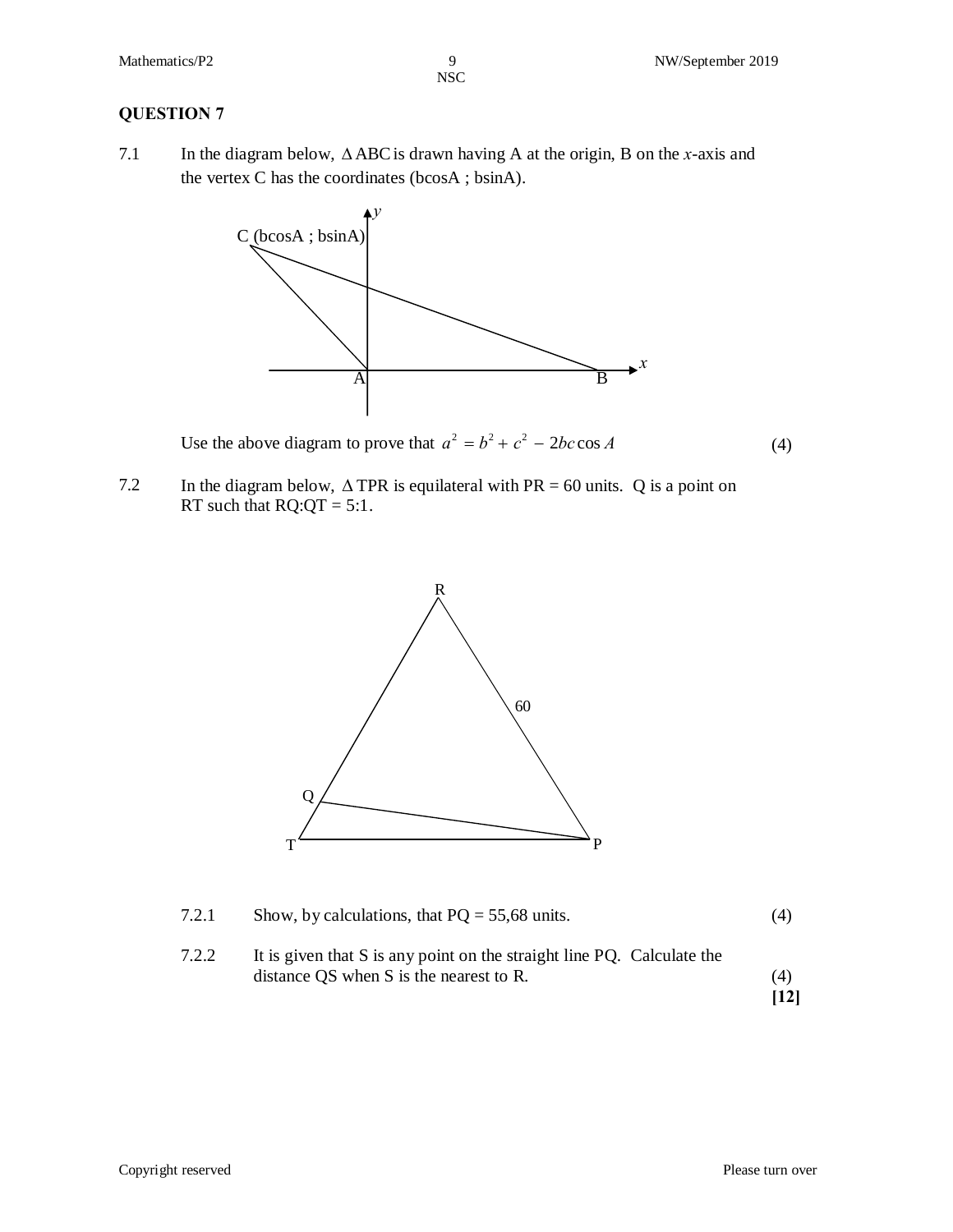### **Give reasons for your statements in QUESTIONS 8, 9 and 10.**

### **QUESTION 8**

In the diagram below, BAED is a cyclic quadrilateral with BA  $\parallel$  DE. BE = DE and  $D\overset{\circ}{BC} = 68^{\circ}$ . The tangent to the circle at D meets AB produced to C.



8.1 Calculate, with reasons, the size of:

|                             | $8.1.1$ DEA | (2) |
|-----------------------------|-------------|-----|
| 8.1.2 $\AA$                 |             | (1) |
| 8.1.3 $\ddot{D}_2$          |             | (2) |
| 8.1.4 $\mathbf{\ddot{B}}_2$ |             | (1) |
| 8.1.5 $\ddot{D}_1$          |             | (3) |



at D.  $\tag{2}$ 

**[13]**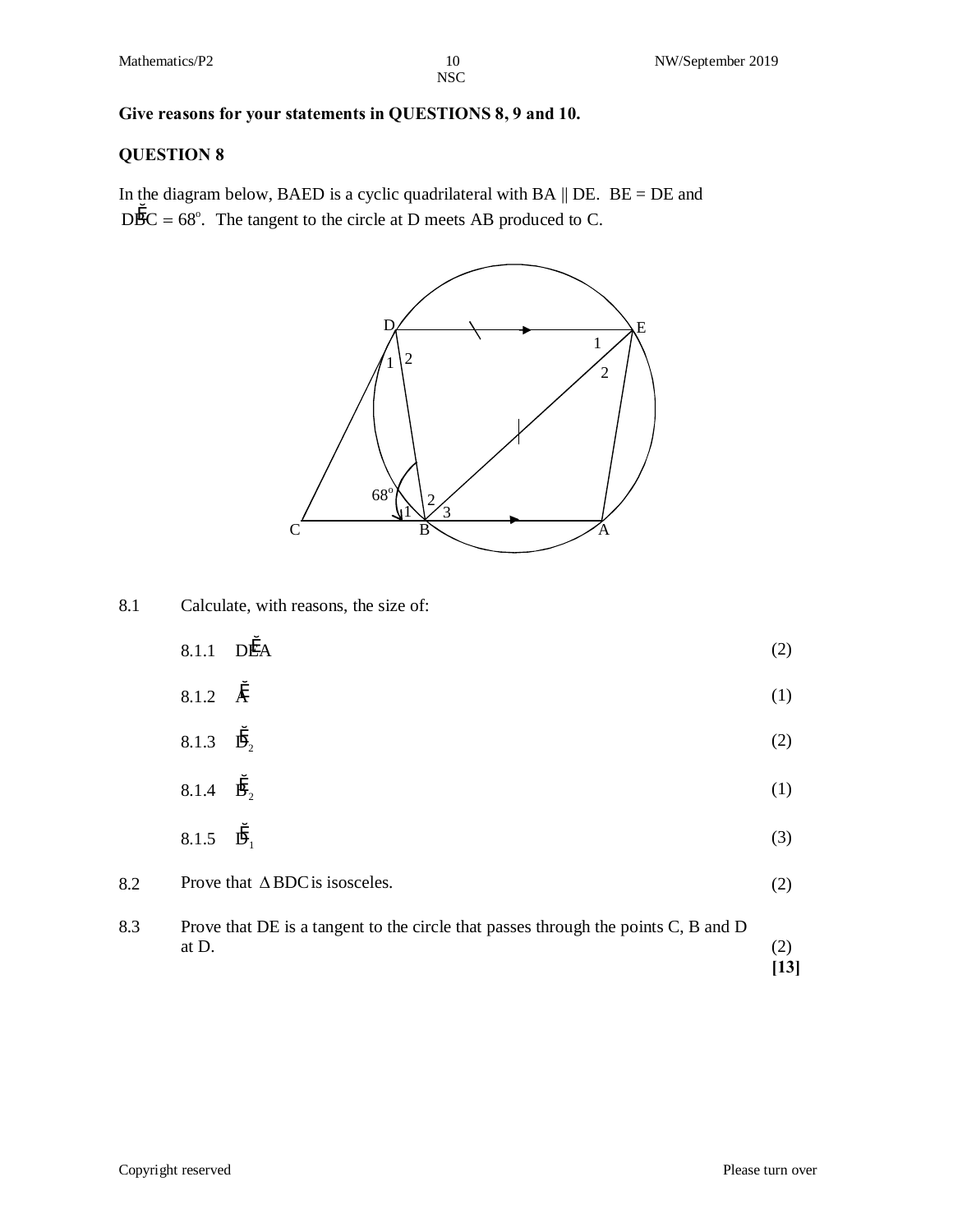In the diagram, DGFC is a cyclic quadrilateral and AB is a tangent to the circle at B. Chords DB and BC are drawn. DG produced and CF produced meet in E and DC is produced to A. EA | | GF



$$
9.5
$$
 Hence, show that AE = AD.  
[16]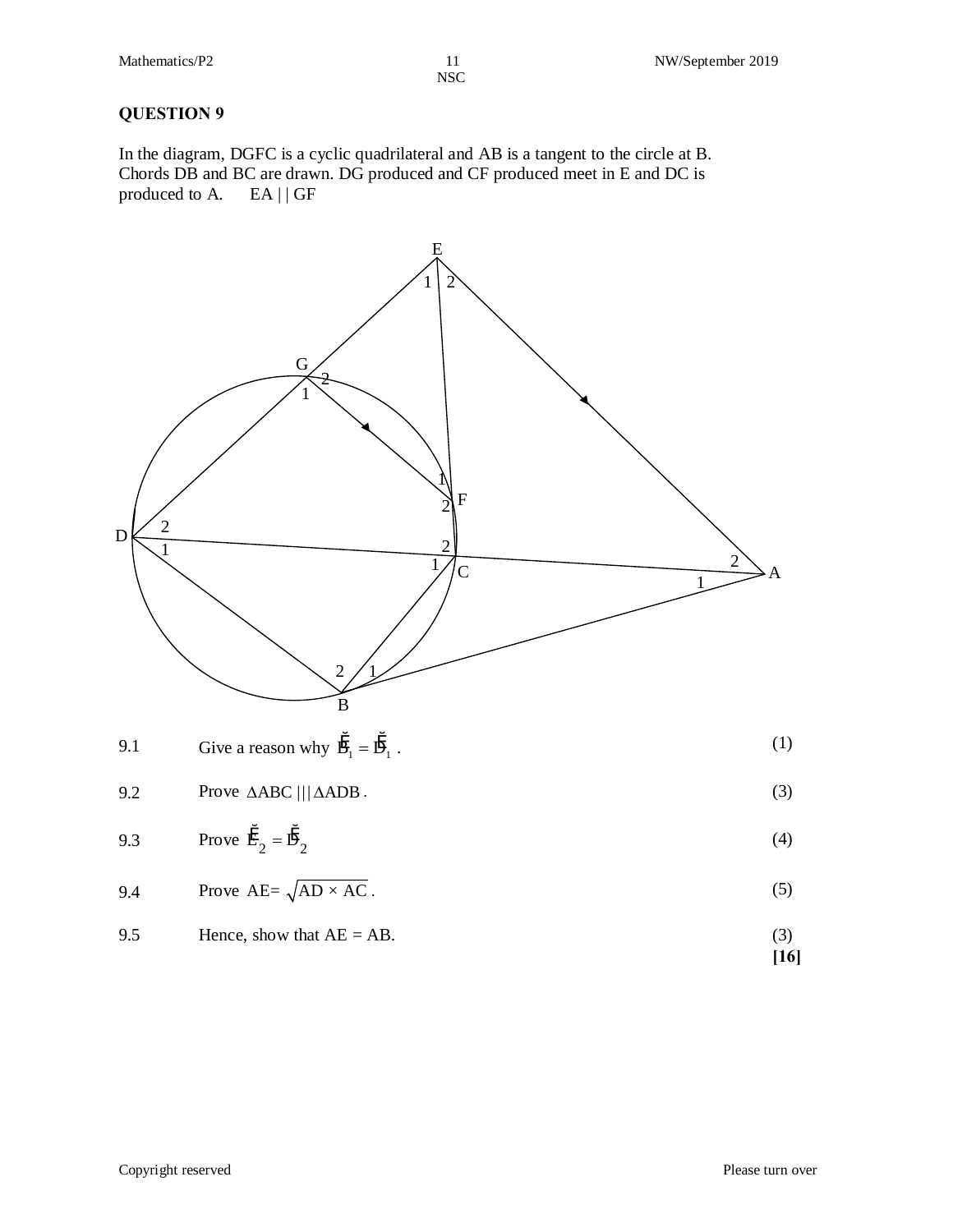10.1 In  $\triangle ABC$  below, D and E are points on AB and AC respectively such that DE | | BC. Prove the theorem which states that EC AE  $\frac{AD}{DB} = \frac{AE}{EC}$  (6)

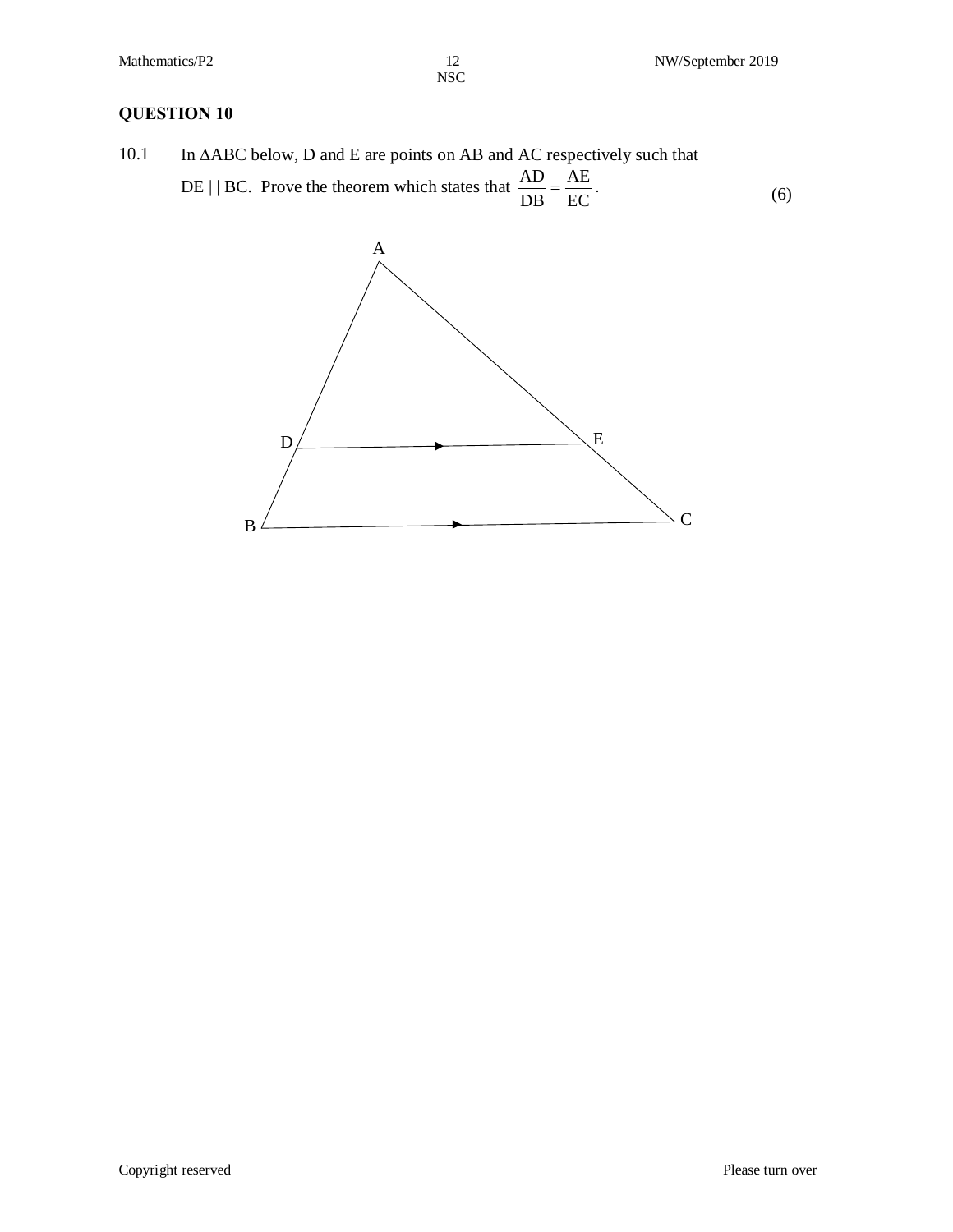10.2 In the diagram below, P is the midpoint of AC in  $\triangle$ ABC. R is a point on AB such that RS | | BP and 3  $\frac{\text{AR}}{\text{AR}} = \frac{3}{7}$ . RC intersects BP in T.



Determine, with reasons, the following ratios:

|        |                               | <b>TOTAL: 150</b> |        |
|--------|-------------------------------|-------------------|--------|
|        |                               |                   | $[18]$ |
| 10.2.4 | Area of RSC                   |                   | (3)    |
|        | Area of TPC                   |                   |        |
| 10.2.3 | Area of RSC                   |                   | (2)    |
|        | Area of RAS                   |                   |        |
| 10.2.2 | RT<br>$\overline{TC}$         |                   | (3)    |
| 10.2.1 | $\frac{\text{AS}}{\text{SC}}$ |                   | (4)    |